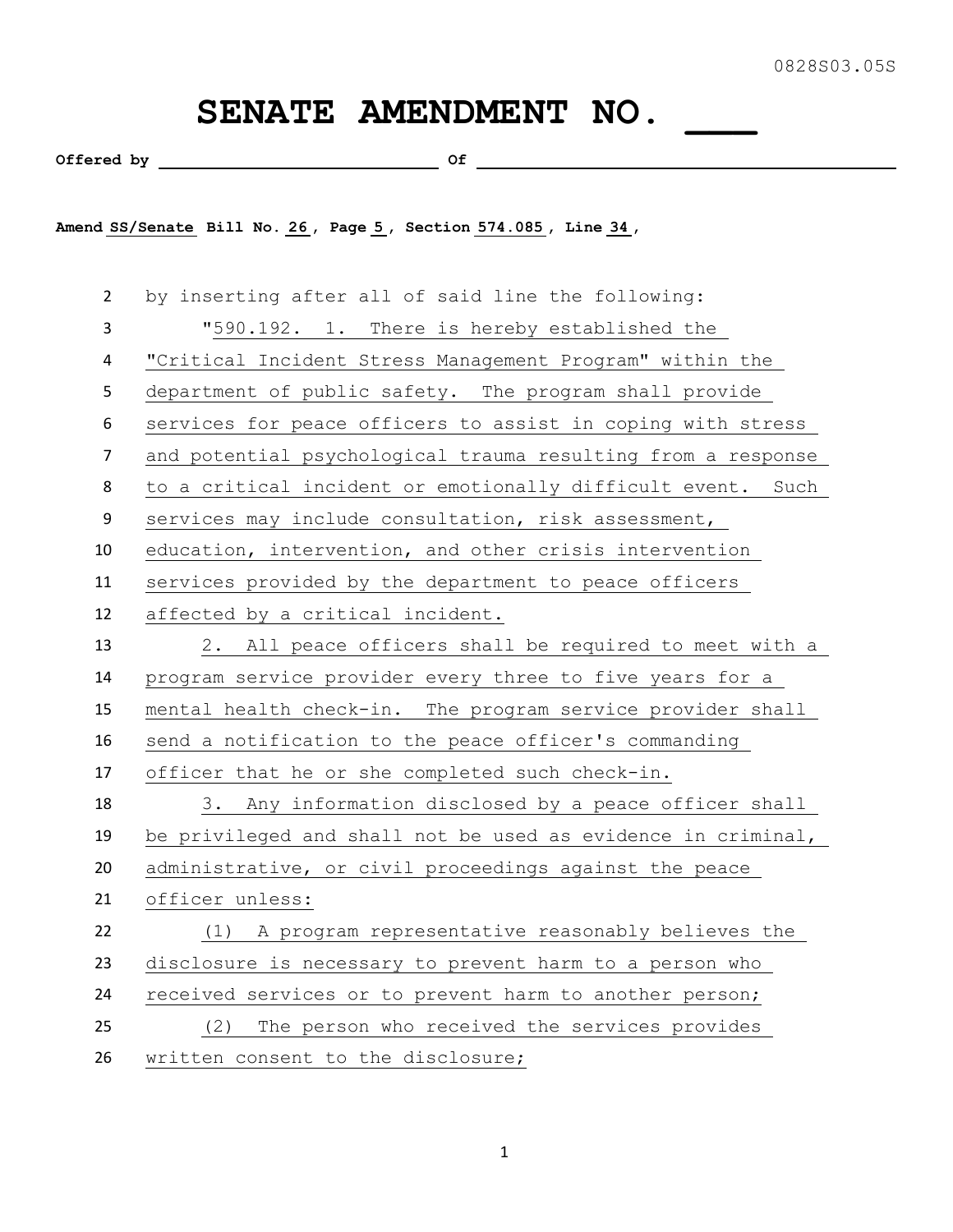| 27 | The program representative is a witness or a party<br>(3)    |
|----|--------------------------------------------------------------|
| 28 | to a critical incident that prompted the peace officer to    |
| 29 | receive critical stress services;                            |
| 30 | (4) The person receiving services discloses                  |
| 31 | information that is required to be reported under mandatory  |
| 32 | reporting laws;                                              |
| 33 | The peace officer who received services is<br>(5)            |
| 34 | deceased; or                                                 |
| 35 | The surviving peace officer who received services<br>(6)     |
| 36 | voluntarily testifies in a proceeding.                       |
| 37 | 4. (1) There is hereby created in the state treasury         |
| 38 | the "988 Public Safety Fund", which shall consist of money   |
| 39 | appropriated by the general assembly. The state treasurer    |
| 40 | shall be custodian of the fund. In accordance with sections  |
| 41 | 30.170 and 30.180, the state treasurer may approve           |
| 42 | disbursements. The fund shall be a dedicated fund and money  |
| 43 | in the fund shall be used solely by the department of public |
| 44 | safety for the purposes of providing services to peace       |
| 45 | officers as provided in subsection 1 of this section. The    |
| 46 | department of public safety shall promulgate any rules       |
| 47 | necessary to carry out the provisions of this section. Any   |
| 48 | rule or portion of a rule, as that term is defined in        |
| 49 | section 536.010, that is created under the authority         |
| 50 | delegated in this section shall become effective only if it  |
| 51 | complies with and is subject to all of the provisions of     |
| 52 | chapter 536 and, if applicable, section 536.028. This        |
| 53 | section and chapter 536 are nonseverable and if any of the   |
| 54 | powers vested with the general assembly pursuant to chapter  |
| 55 | 536 to review, to delay the effective date, or to disapprove |
| 56 | and annul a rule are subsequently held unconstitutional,     |
| 57 | then the grant of rulemaking authority and any rule proposed |
| 58 | or adopted after XXX, shall be invalid and void.             |